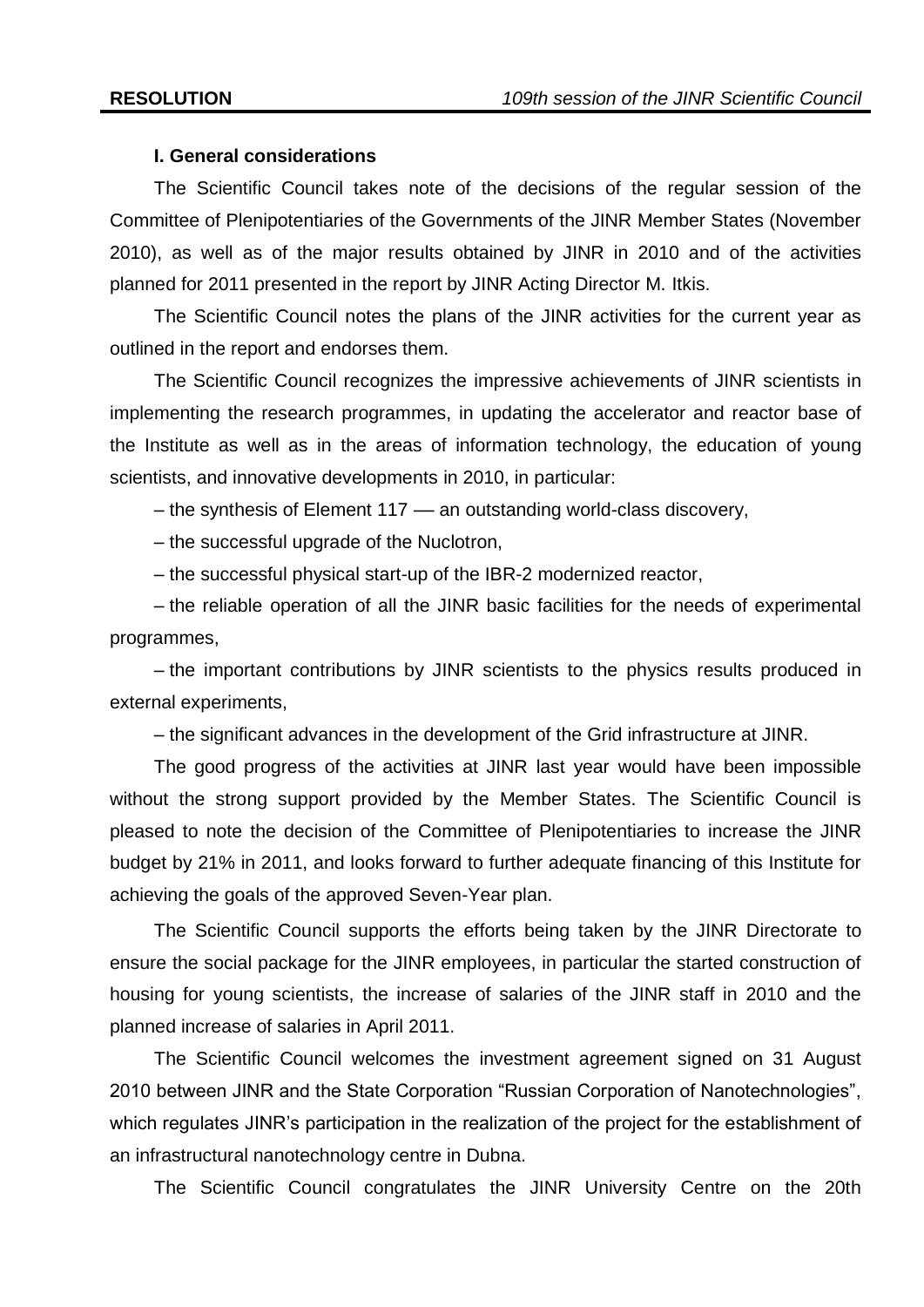anniversary of its establishment and wishes its staff further successful work in realizing and developing the educational programme.

The Scientific Council notes the festive activities planned in Dubna on the occasion of the 55th anniversary of JINR on 26 March 2011.

The Scientific Council welcomes the election of Professors Ch. Stoyanov and the appointment of Professor N. Tonchev as new members of the Scientific Council.

### **II. Recommendations on reported activities**

The Scientific Council takes note of the report "Status of the Nuclotron-M and NICA projects" presented by VBLHEP Deputy Director G. Trubnikov. The Scientific Council congratulates the VBLHEP Directorate and staff on the accomplishment of the upgrade of the Nuclotron accelerator. This achievement is seen as a major step towards the NICA facility.

The Scientific Council takes note of the report "Physical start-up of the IBR-2 modernized reactor" presented by FLNP Director A. Belushkin. The Scientific Council looks forward to the completion of this work, to the accomplishment of the power start-up and to the beginning of the operation of the reactor for experiments in 2011.

The Scientific Council has heard with great interest the report "Road map in the field of superheavy elements" presented by FLNR Scientific Leader Yu. Oganessian. The Scientific Council endorses the proposed programme and expects that its realization – using the new experimental set-ups being developed under the DRIBs-III project — will yield new knowledge in the nuclear physics and chemistry of superheavy elements. This will enable JINR to keep its leading position in this field of science.

The Scientific Council takes note of the report "Young scientists and specialists at JINR" presented by the Chairman of the JINR Association of Young Scientists and Specialists, A. Ayriyan. The Scientific Council appreciates the progress of implementation of the programme "Young staff at JINR" and emphasizes the vital importance of this issue for the future of JINR.

## **III. Recommendations in connection with the PACs**

The Scientific Council concurs with the recommendations made by the PACs at their January 2011 meetings as reported at this session by Professors E. Tomasi-Gustafsson, W. Greiner, and P. Alekseev.

#### Particle Physics Issues

The Scientific Council highly appreciates the progress that has been made in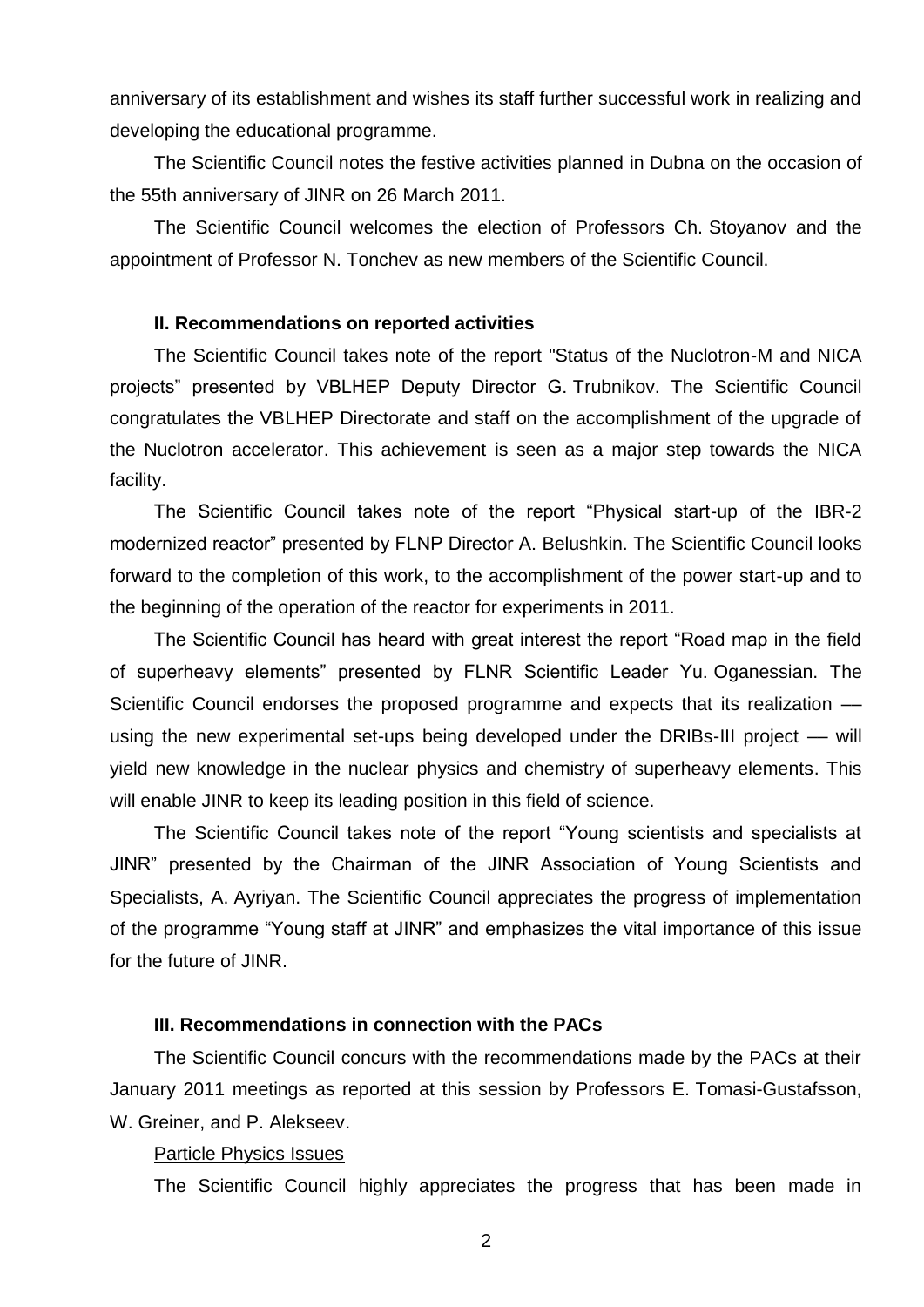developing the VBLHEP accelerator complex and the fulfillment of obligations for the Nuclotron-M project whose main goals have been achieved. Given the successful performances of the Nuclotron-M, the Scientific Council emphasizes its recommendation that the JINR Directorate should publish an international call for experiments at this facility.

The Scientific Council is pleased to note that the design of the NICA project is progressing well. Significant modifications for the concept of the NICA collider have been adopted. There is considerable progress in developing a new lattice for the collider and the ring design. However, aggressive work on the design is required in order to stay within the proposed timeline for the project. The Scientific Council endorses the detailed recommendations taken by the Machine Advisory Committee (MAC) for the Nuclotron-M/NICA accelerator complex at its meeting on 5 October 2010, and thanks the MAC for providing valuable expertise for this project.

The Scientific Council supports the PAC's recommendations on the approval of the new project "Nuclotron-NICA" for the next construction stage of the VBLHEP accelerator complex and welcomes the proposed programme, strategy and schedule of this project.

The Scientific Council appreciates the progress of the ongoing work to prepare the White Paper dedicated to the research programme of the NICA project and the emergence of new interesting proposals. A synthesis of this work will establish a comprehensive and competitive research programme.

The Scientific Council appreciates the results obtained by the COMPASS collaboration with participation of JINR physicists and concurs with the recommendation on the approval of the new project COMPASS-II.

The Scientific Council emphasizes the scientific significance of the results being obtained with the active participation of JINR physicists in the ATLAS, ALICE, and CMS experiments, and encourages these groups to strengthen their efforts in the data analysis and in the presentation of the results at international conferences.

### Nuclear Physics Issues

The Scientific Council notes that the studies of chemical properties of transactinide nuclei play a very important role in the JINR seven-year plan of scientific research. This programme includes investigations of the chemical properties of elements 112–114 in the fusion reactions  $243$ Am+ $48$ Ca and  $242,244$ Pu+ $48$ Ca, as well as measurements of isotope masses of these elements with the use of the upgraded mass-spectrometer MASHA. The Scientific Council recommends continuation of these studies with high priority. It also strongly supports the efforts of the FLNR Directorate towards construction of urgently needed new radiochemical laboratories.

3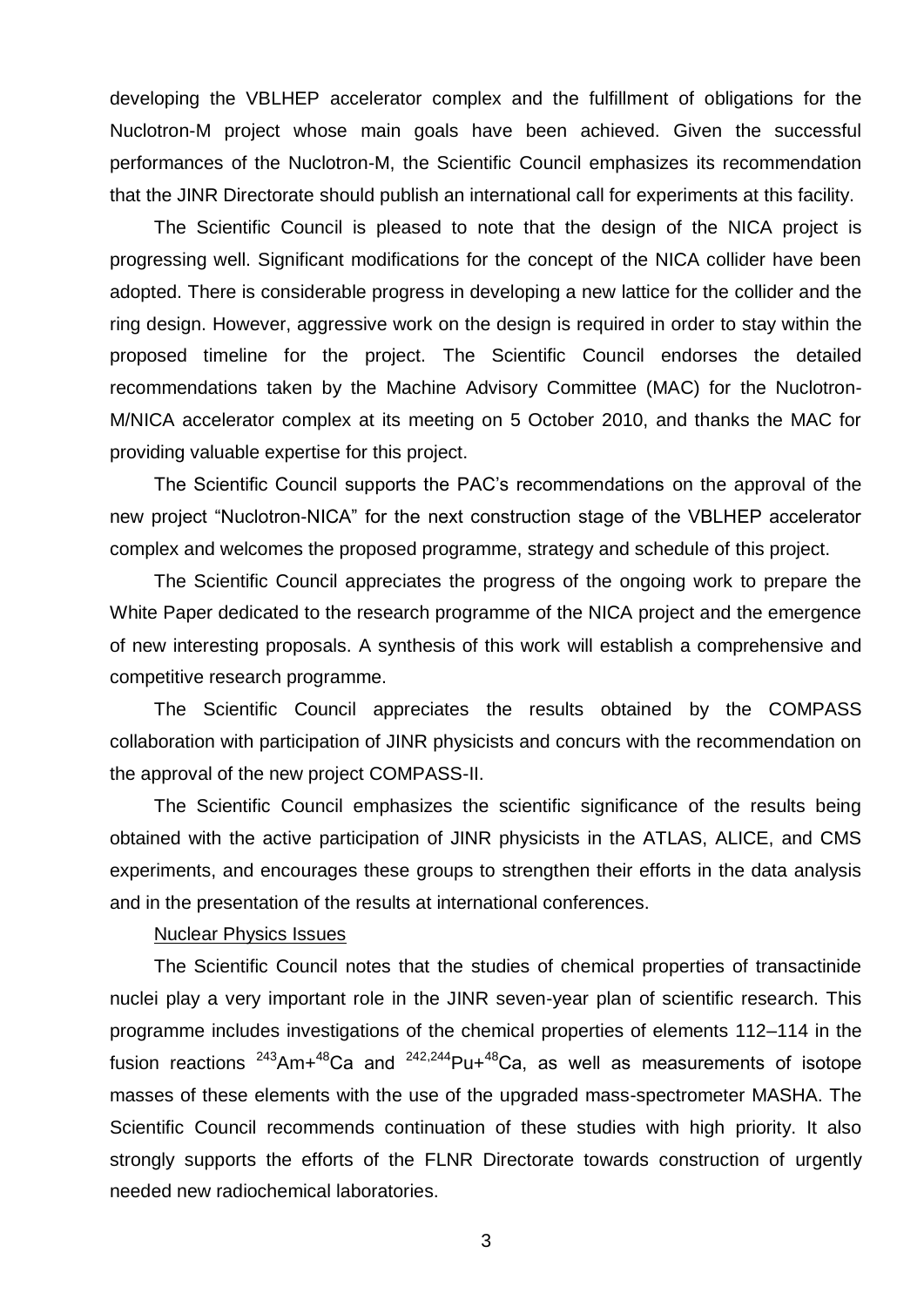The Scientific Council supports the PAC's recommendations on the approval of the new projects "A study of the nucleon spin structure in strong and electromagnetic interactions" (GDH&SPASCHARM) and "Experimental study of nuclear fusion reactions in the ptμ system" (TRITON).

#### Condensed Matter Physics Issues

The Scientific Council notes with satisfaction the physical start-up of the IBR-2 modernized reactor according to the schedule.

The Scientific Council supports the directions of the development of the spectrometer complex and neutron scattering techniques at the IBR-2 modernized reactor and notes the importance of completing the basic configuration of the DN-6, GRAINS, EPSILON-MDS and SKAT instruments at the beginning of 2011. It supports the FLNP proposal for developing a specialized neutron diffractometer for the real-time investigations of irreversible processes in condensed matter. The Scientific Council appreciates the principles of the user policy of the spectrometer complex and considers this activity to be very important not only for FLNP but also for the whole Institute. It was recommended to launch a call for proposals of experiments at the reactor in November 2011.

The Scientific Council notes the efforts being undertaken by VBLHEP towards the construction of a special beam channel at the Nuclotron-M for medical and radiobiological experiments and regards the development of technical specifications and logistics of this channel as important tasks.

The Scientific Council supports the PAC's recommendations on the continuation of the research via the theme "Radiation Effects and Physical Basis of Nanotechnology, Radioanalytical and Radioisotope Investigations at the FLNR Accelerators" and on the approval of the project "Investigation of the interaction of polarized muons with matter" (MUON).

#### Common Issues

The Scientific Council is pleased to note that poster sessions of young scientists at the PAC meetings have become a well-established form of activity, expects continuation of this valuable means of interaction with young researchers, and thanks the PACs for selecting the poster presentations as reports at this session.

## **IV. Scientific reports by young scientists**

The Scientific Council appreciates the scientific reports presented by young scientists: "Prospects of SUSY observation with the ATLAS detector" by E. Khramov, "Shear and bulk viscosities for pure glue matter" by A. Khvorostukhin, "μ-veto for low-background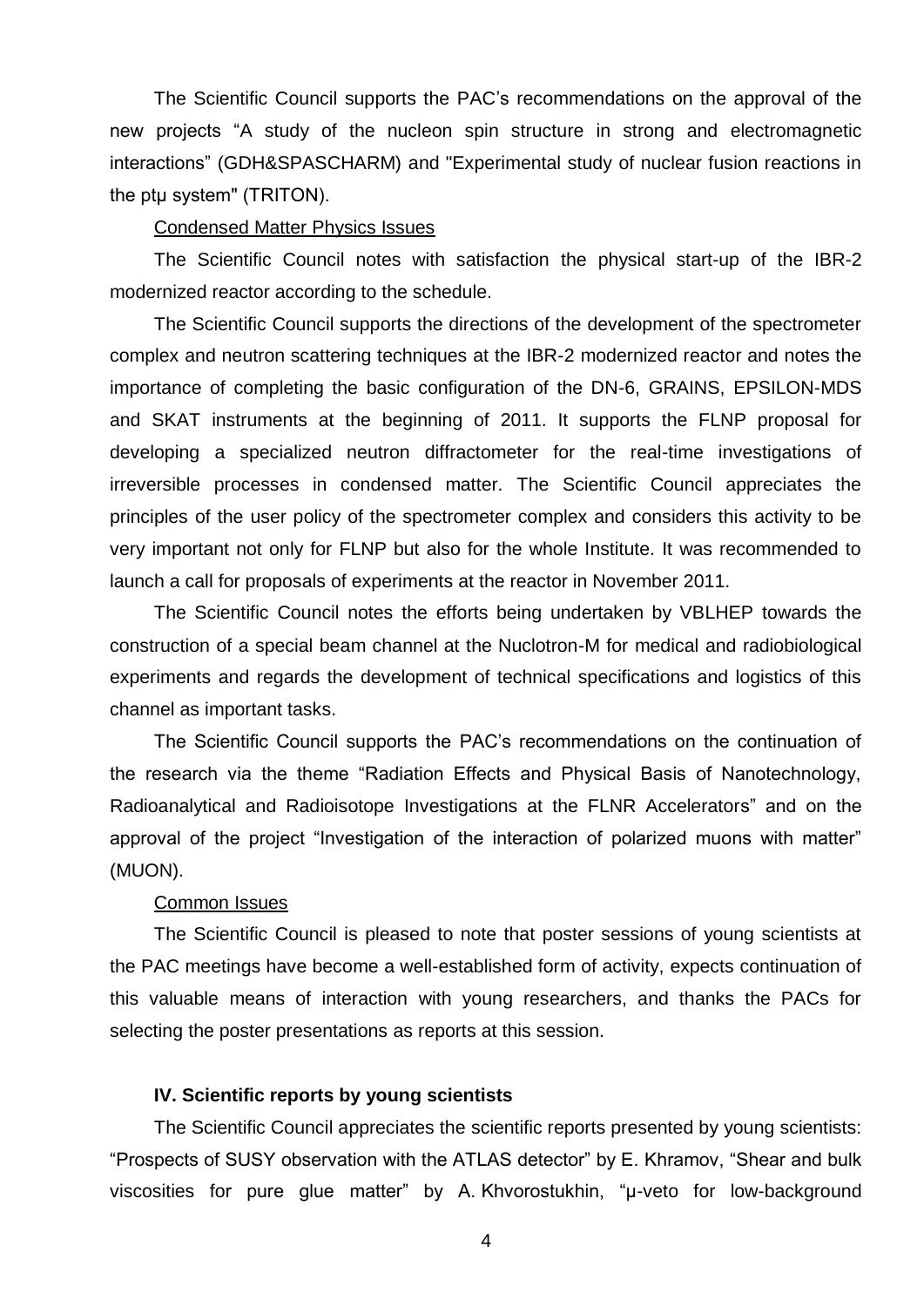experiments" by D. Zinatulina, and "A system for measurement of a therapeutic proton beam dose distribution" by A. Agapov, and thanks the speakers.

# **V. Awards and prizes**

The Scientific Council congratulates Professor V. Filchenkov on the award of the title "Honorary Doctor of JINR".

The Scientific Council approves the Jury's recommendations on the JINR prizes for 2010 (Appendix) in the annual scientific research competition in the fields of theoretical physics, experimental physics, physics instruments and methods, and applied physics.

The Scientific Council congratulates the laureates of the 2010 B. Pontecorvo Prize: Professor S. Petcov (SISSA/INFN, Trieste, Italy; Bulgarian Academy of Sciences), awarded for his fundamental contributions to the studies of neutrino propagation in matter,  $\mu \rightarrow e\gamma$  and  $\mu \rightarrow 3e$  processes, and Majorana properties of the neutrino, and Professor Y. Suzuki (University of Tokyo, Japan), awarded for his outstanding contributions to the discovery of atmospheric and solar neutrino oscillations in the Super-Kamiokande experiment. The Scientific Council thanks Professors S. Petcov and Y. Suzuki for their informative presentations on these topics.

## **VI. Elections**

The Scientific Council elected by ballot Professors E.-M. Ilgenfritz and Yu. Potrebenikov as Deputy Directors of the Veksler and Baldin Laboratory of High Energy Physics (VBLHEP), until the completion of the term of office of the VBLHEP Director.

# **VII. General discussion**

The Scientific Council encourages the JINR Directorate to intensify the support of the participation of young scientists from non-Member States in the JINR educational programme.

The Scientific Council invites the Directorate to discuss plans to maximize the work of the available and future facilities not only for particle and nuclear physics but also for plasma physics, atomic physics, molecular physics, medicinal physics and radiobiology, etc.